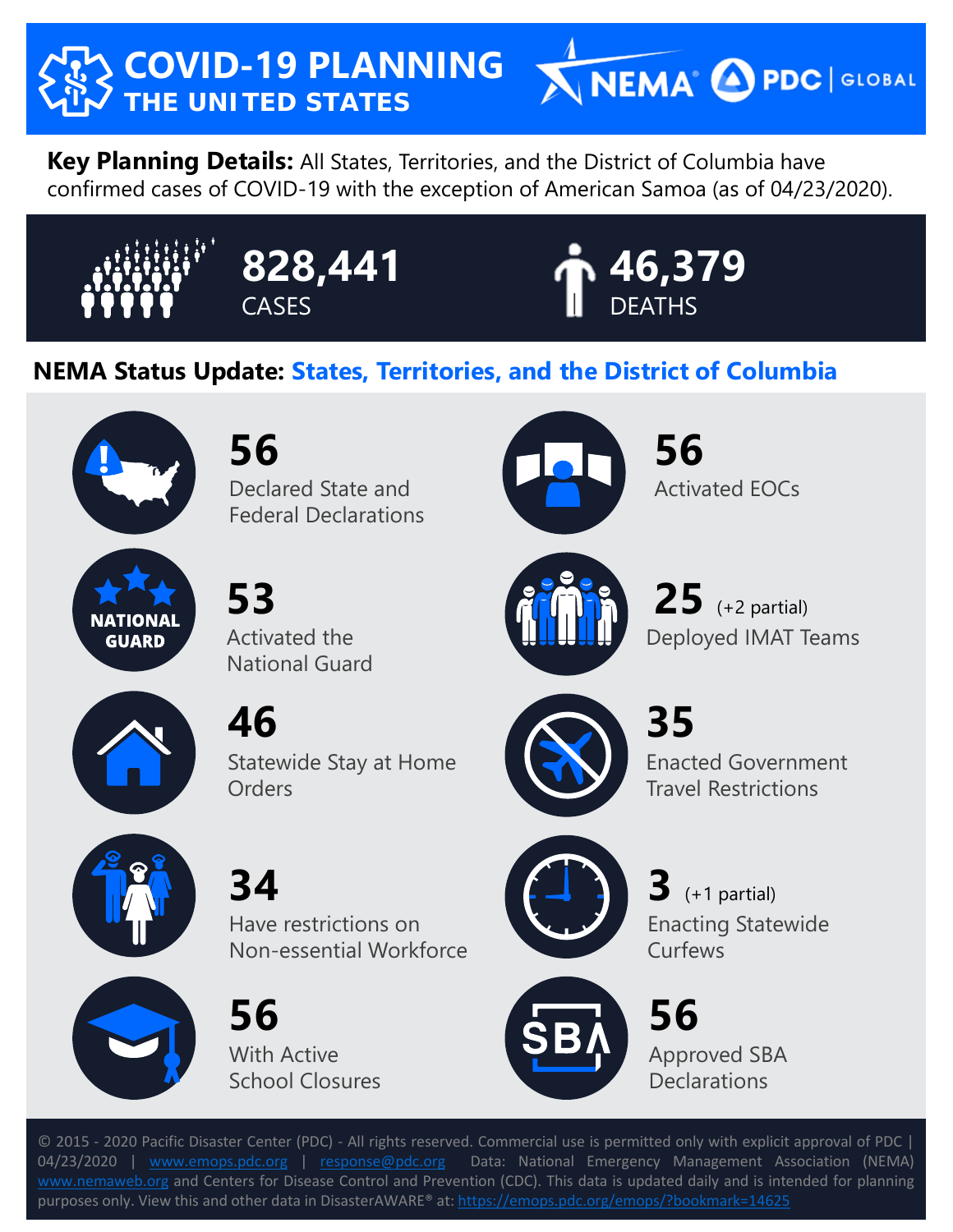



| <b>State</b> | <b>Type of Declaration</b>                                                                 | <b>EOC</b><br><b>Activation</b> | <b>IMAT</b>  | <b>NG</b>    | <b>Gov Travel</b><br><b>Deployed Activation Restrictions</b> | Large<br><b>Crowds</b> | <b>Nursing</b><br><b>Homes</b><br><b>Restrictions</b> |           | <b>Schools Restaurant</b><br><b>Closure Bar Closures</b> | <b>Curfew</b> | <b>Stay at</b><br>Home |
|--------------|--------------------------------------------------------------------------------------------|---------------------------------|--------------|--------------|--------------------------------------------------------------|------------------------|-------------------------------------------------------|-----------|----------------------------------------------------------|---------------|------------------------|
| AK           | State of Emergency                                                                         | Y                               | Y            | Y            | Y                                                            | 3/24/2020              | 3/16/2020                                             |           | 3/16/2020 3/18/2020                                      |               | 3/27/2020              |
| <b>AL</b>    | State of Emergency                                                                         | Y                               | N            | Y            | N                                                            | 3/20/2020              | 3/18/2020                                             | 3/18/2020 | 3/17/2020                                                |               | 4/04/2020              |
| AR           | <b>Public Health Emergency</b>                                                             | Y                               | $\mathsf{N}$ | Y            | Y                                                            | 3/26/2020              | 3/13/2020                                             |           | 3/17/2020 3/19/2020                                      |               |                        |
| <b>AS</b>    | <b>Continued Public Health</b><br>Emergency                                                | Y                               | N            | N            | Y                                                            | 3/23/2020              |                                                       | 3/23/2020 | $3/23/2020 -$<br>over 10                                 |               |                        |
| AZ           | State of Emergency                                                                         | Υ                               | Y            | Y            | $\mathsf{N}$                                                 | 3/17/2020              | 3/17/2020                                             | 3/16/2020 | 3/20/2020                                                |               | 3/31/2020              |
| CA           | State of Emergency                                                                         | Y                               | Y            | Y            | Υ                                                            | 3/17/2020              |                                                       |           | 3/17/2020 3/16/2020                                      |               | 3/19/2020              |
| <b>CNMI</b>  | State of Significant<br>Emergency                                                          | Y                               | Y            | $\mathsf{N}$ | Y                                                            | 3/30/2020              | 3/17/2020                                             |           | 3/24/2020 3/17/2020 3/31/2020                            |               |                        |
| <b>CO</b>    | State of Emergency;<br>Public Health: Level 2<br><b>Activation for COVID19</b><br>planning | Y                               | Y            | Y            | N                                                            | 3/21/2020              | 3/12/2020                                             |           | 3/23/2020 3/17/2020                                      |               | 3/26/2020              |
| <b>CT</b>    | Public Health Emergency;<br>Civil Preparedness<br>Emergency                                | Y                               | Y            | Y            | Υ                                                            | 3/27/2020              |                                                       |           | 3/13/2020 3/17/2020 3/16/2020                            |               | 3/23/2020              |
| <b>DC</b>    | State of Emergency;<br><b>Public Health Emergency</b>                                      | Y                               | Y            | Y            | N                                                            | 3/20/2020              |                                                       |           | 3/16/2020 3/16/2020                                      |               | 3/30/2020              |
| DE           | State of Emergency                                                                         | Υ                               | Y            | Y            | Υ                                                            | 3/17/2020              | 3/19/2020                                             | 3/16/2020 | 3/16/2020                                                |               | 3/24/2020              |
| FL.          | Public Health Emergency;<br>State of Emergency                                             | Y                               | N            | Y            | Y                                                            | 3/15/2020              | 3/15/2020                                             | 3/13/2020 | 3/17/2020                                                |               | 4/03/2020              |
| GA           | <b>Public Health Emergency</b>                                                             | Y                               | $\mathsf{N}$ | Y            | Υ                                                            | 3/24/2020              | 3/16/2020                                             |           | 3/18/2020 3/24/2020                                      |               | 4/03/2020              |
| GU           | Public Health Emergency                                                                    | Y                               | Y            | Y            | Y                                                            | 3/20/2020              |                                                       | 3/16/2020 | 3/20/2020                                                |               |                        |
| HI           | State of Emergency                                                                         | Y                               | Y            | Y            | Υ                                                            | 3/23/2020              | 3/17/2020                                             |           | 3/15/2020 3/17/2020                                      | Local         | 3/25/2020              |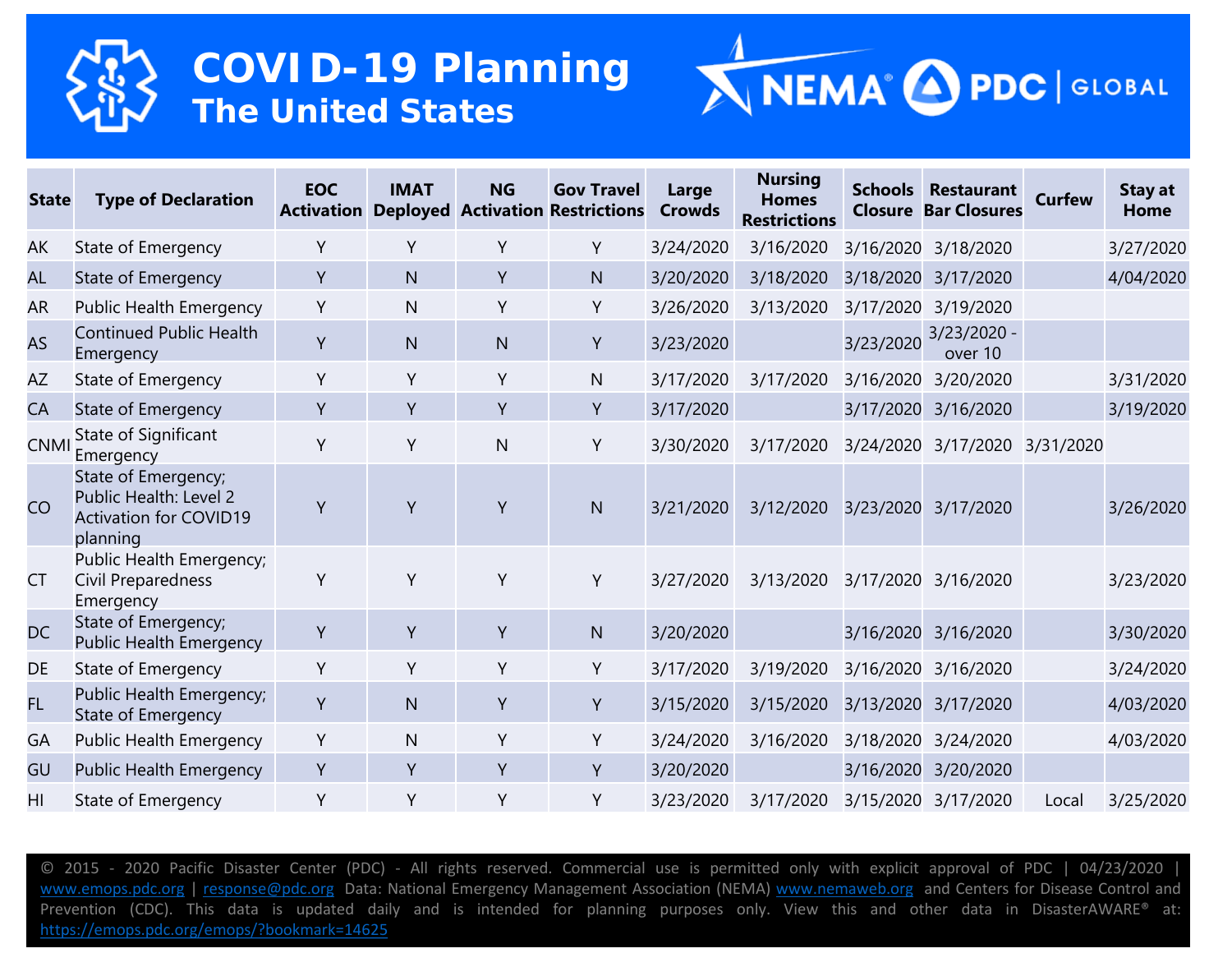



| <b>State</b> | <b>Type of Declaration</b>                 | <b>EOC</b><br><b>Activation</b> | <b>IMAT</b>  | <b>NG</b> | <b>Gov Travel</b><br><b>Deployed Activation Restrictions</b> | Large<br><b>Crowds</b> | <b>Nursing</b><br><b>Homes</b><br><b>Restrictions</b> | <b>Schools</b><br><b>Closure</b>       | <b>Restaurant</b><br><b>Bar</b><br><b>Closures</b> | <b>Curfew</b> | <b>Stay at</b><br>Home |
|--------------|--------------------------------------------|---------------------------------|--------------|-----------|--------------------------------------------------------------|------------------------|-------------------------------------------------------|----------------------------------------|----------------------------------------------------|---------------|------------------------|
| IA           | <b>Public Health Disaster</b><br>Emergency | Y                               | $\mathsf{N}$ | Y         | $\mathsf{N}$                                                 | 3/17/2020              | 3/17/2020                                             | Varies by<br>School<br><b>District</b> | 3/17/2020                                          |               |                        |
| ID           | State of Emergency                         | Y                               | Y            | Y         | $\mathsf{N}$                                                 | 4/02/2020              | 3/18/2020                                             | 3/23/2020                              | 3/18/2020                                          |               | 3/25/2020              |
| IL           | <b>Disaster Proclamation</b>               | Υ                               | Y (Partial)  | Y         | N                                                            | 3/21/2020              | 3/12/2020                                             | 3/17/2020                              | 3/16/2020                                          |               | 3/21/2020              |
| IN           | <b>Public Health Emergency</b>             | Y                               | N            | Y         | Y                                                            | 3/25/2020              | 3/10/2020                                             | 3/23/2020                              | 3/16/2020                                          |               | 3/25/2020              |
| KS           | State of Emergency                         | Υ                               | $\mathsf{N}$ | Y         | Y                                                            | 3/24/2020              |                                                       | 3/16/2020                              |                                                    |               | 3/30/2020              |
| KY           | State of Emergency                         | Y                               | N.           | Y         | Y                                                            | 3/19/2020              | 3/13/2020                                             | 3/16/2020                              | 3/16/2020                                          |               | 3/23/2020              |
| LA           | <b>Public Health Emergency</b>             | Y                               | Y            | Y         | Y                                                            | 3/23/2020              | 3/12/2020                                             | 3/16/2020                              | 3/16/2020                                          |               | 3/23/2020              |
| MA           | State of Emergency                         | Y                               | N            | Y         | Y                                                            | 3/23/2020              | 3/16/2020                                             | 3/16/2020                              | 3/15/2020                                          |               | 3/23/2020              |
| MD           | State of Emergency                         | Y                               | Y            | Y         | Y                                                            | 3/23/2020              | 3/13/2020                                             | 3/16/2020                              | 3/16/2020                                          |               | 3/30/2020              |
| <b>ME</b>    | Civil Emergency                            | Y                               | N            | Y         | Y                                                            | 3/18/2020              | 3/24/2020                                             | Varies by<br>School<br><b>District</b> | 3/18/2020                                          |               | 4/02/2020              |
| MI           | State of Emergency                         | Y                               | $\mathsf{N}$ | Y         | N                                                            | 3/16/2020              |                                                       | 3/16/2020                              | 3/16/2020                                          |               | 3/24/2020              |
| <b>MN</b>    | State of Emergency                         | Y                               | N.           | Y         | Y                                                            | 4/08/2020              |                                                       | 3/18/2020                              | 3/17/2020                                          |               | 3/27/2020              |
| <b>MO</b>    | State of emergency                         | Y                               | $\mathsf{N}$ | Y         | N                                                            | 3/21/2020              | 3/17/2020                                             | 3/23/2020                              | 3/23/2020                                          |               | 4/06/2020              |
| <b>MS</b>    | State of Emergency                         | Y                               | N.           | Y         | $\mathsf{N}$                                                 | 3/20/2020              |                                                       | 3/23/2020                              | 3/20/2020                                          |               | 4/03/2020              |
| MT           | State of emergency                         | Y                               | $\mathsf{N}$ | Y         | $\mathsf{N}$                                                 | 3/28/2020              | 3/15/2020                                             | 3/16/2020                              | 3/20/2020                                          |               | 3/28/2020              |
| <b>NC</b>    | State of Emergency                         | Y                               | N.           | Y         | $\mathsf{N}$                                                 | 3/27/2020              | 3/25/2020                                             | 3/16/2020                              | 3/17/2020                                          |               | 3/27/2020              |
| <b>ND</b>    | State of Emergency                         | Y                               | $\mathsf{N}$ | Y         | $\mathsf{N}$                                                 |                        |                                                       | 3/16/2020                              | 3/20/2020                                          |               |                        |
| <b>NE</b>    | State of Emergency                         | Y                               | N            | Y         | N                                                            | 3/16/2020              |                                                       | Varies by<br>School<br><b>District</b> | some<br>counties:<br>3/19/2020                     |               |                        |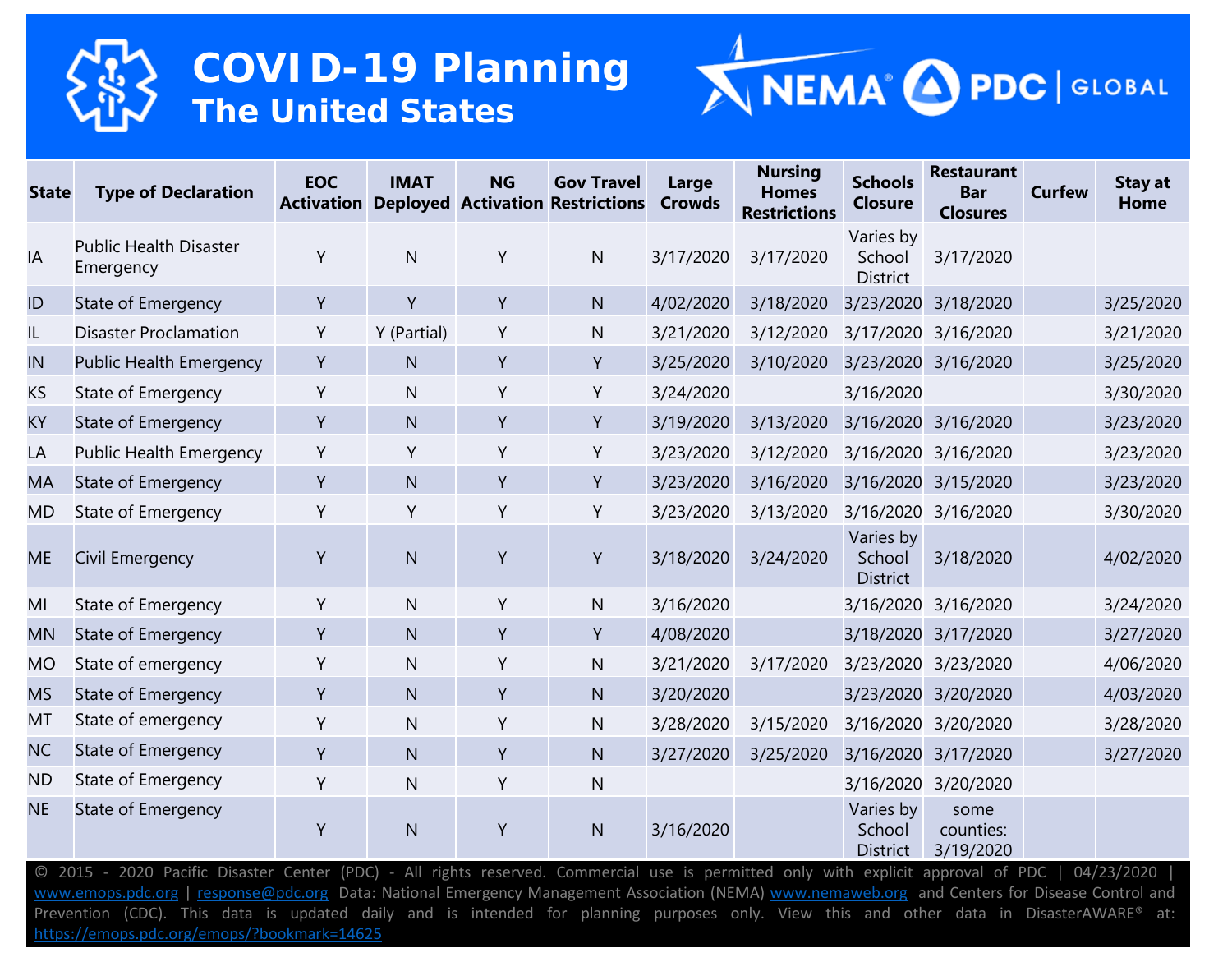



| <b>State</b>   | <b>Type of Declaration</b>                                         | <b>EOC</b><br><b>Activation</b> | <b>IMAT</b>  | <b>NG</b>    | <b>Gov Travel</b><br><b>Deployed Activation Restrictions</b> | Large<br><b>Crowds</b> | <b>Nursing</b><br><b>Homes</b><br><b>Restrictions</b> | <b>Schools</b><br><b>Closure</b> | <b>Restaurant</b><br><b>Bar</b><br><b>Closures</b> | <b>Curfew</b> | <b>Stay at</b><br>Home |
|----------------|--------------------------------------------------------------------|---------------------------------|--------------|--------------|--------------------------------------------------------------|------------------------|-------------------------------------------------------|----------------------------------|----------------------------------------------------|---------------|------------------------|
| <b>NH</b>      | Public Health Incident;<br>State of Emergency                      | Y                               | $\mathsf{N}$ | Y            | Y                                                            | 3/23/2020              | 3/15/2020                                             |                                  | 3/16/2020 3/16/2020                                |               | 3/27/2020              |
| <b>NJ</b>      | State of Emergency;<br><b>Public Health Emergency</b>              | Y                               | Y            | Y            | Y                                                            | 3/21/2020              | 3/19/2020                                             |                                  | 3/18/2020 3/16/2020 3/16/2020 3/21/2020            |               |                        |
| <b>NM</b>      | <b>Public Health Emergency</b>                                     | Υ                               | $\mathsf{N}$ | Y            | Y                                                            | 3/24/2020              | 3/13/2020                                             |                                  | 3/16/2020 3/19/2020                                |               | 3/24/2020              |
| <b>NV</b>      | <b>State of Emergency</b>                                          | Y                               | Y            | Y            | N                                                            | 3/24/2020              |                                                       |                                  | 3/16/2020 3/18/2020                                |               | 4/02/2020              |
| <b>NY</b>      | State of Emergency                                                 | Y                               | Y            | Y            | Y                                                            | 3/20/2020              | 3/13/2020                                             |                                  | 3/18/2020 3/16/2020                                |               | 3/22/2020              |
| OH             | State of Emergency                                                 | Y                               | $\mathsf{N}$ | Y            | Y                                                            | 3/23/2020              | 3/11/2020                                             |                                  | 3/17/2020 3/15/2020                                |               | 3/23/2020              |
| OK             | State of Emergency;<br><b>Health Emergency</b>                     | Y                               | Partial      | Y            | Y                                                            | 3/18/2020              | 3/17/2020                                             | 3/17/2020                        | local                                              |               | 4/02/2020              |
| <b>OR</b>      | <b>State of Emergency</b>                                          | Y                               | Y            | Y            | N                                                            | 3/16/2020              | 3/16/2020                                             |                                  | 3/16/2020 3/17/2020                                |               | 3/23/2020              |
| PA             | State of Emergency                                                 | Y                               | Y            | Y            | Y                                                            | 3/20/2020              | 3/17/2020                                             |                                  | 3/16/2020 3/17/2020                                |               | 4/01/2020              |
| <b>PR</b>      | State of Emergency                                                 | Y                               | Y            | Y            | N                                                            | 3/15/2020              |                                                       |                                  | 3/16/2020 3/15/2020 3/15/2020                      |               | 3/15/2020              |
| R <sub>l</sub> | State of Emergency                                                 | Y                               | N            | Y            | Y                                                            | 3/28/2020              | 3/17/2020                                             |                                  | 3/16/2020 3/16/2020                                |               | 3/28/2020              |
| SC             | State of Emergency                                                 | Y                               | $\mathsf{N}$ | Y            | Y                                                            | 3/23/2020              | 3/15/2020                                             |                                  | 3/16/2020 3/18/2020                                |               | 4/07/2020              |
| <b>SD</b>      | State of Emergency                                                 | Y                               | $\mathsf{N}$ | Y            | Y                                                            | 3/23/2020              |                                                       |                                  | 3/16/2020 3/23/2020                                |               |                        |
| <b>TN</b>      | <b>State of Emergency</b>                                          | Y                               | N.           | Y            | Y                                                            | 3/23/2020              | 3/23/2020                                             |                                  | 3/20/2020 3/23/2020                                |               | 4/02/2020              |
| <b>TX</b>      | Public Health Emergency;<br><b>Public Health Disaster</b><br>Order | Y                               | Y            | Y            | N                                                            | 3/20/2020              | 3/20/2020                                             |                                  | 3/20/2020 3/20/2020                                |               | 4/02/2020              |
| <b>USVI</b>    | <b>State of Emergency</b>                                          | Y                               | Y            | $\mathsf{Y}$ | $\overline{N}$                                               |                        | 3/18/2020                                             |                                  | 3/18/2020 3/25/2020                                |               | 3/23/2020              |
| UT             | State of Emergency                                                 | Y                               | $\mathsf{N}$ | N            | N                                                            | 4/10/2020              | 3/16/2020                                             | 3/16/2020                        | 3/21/2020                                          |               |                        |
| VA             | State of Emergency                                                 | Y                               | Y            | Y            | Y                                                            | 3/24/2020              |                                                       |                                  | 3/16/2020 3/24/2020                                |               | 3/31/2020              |